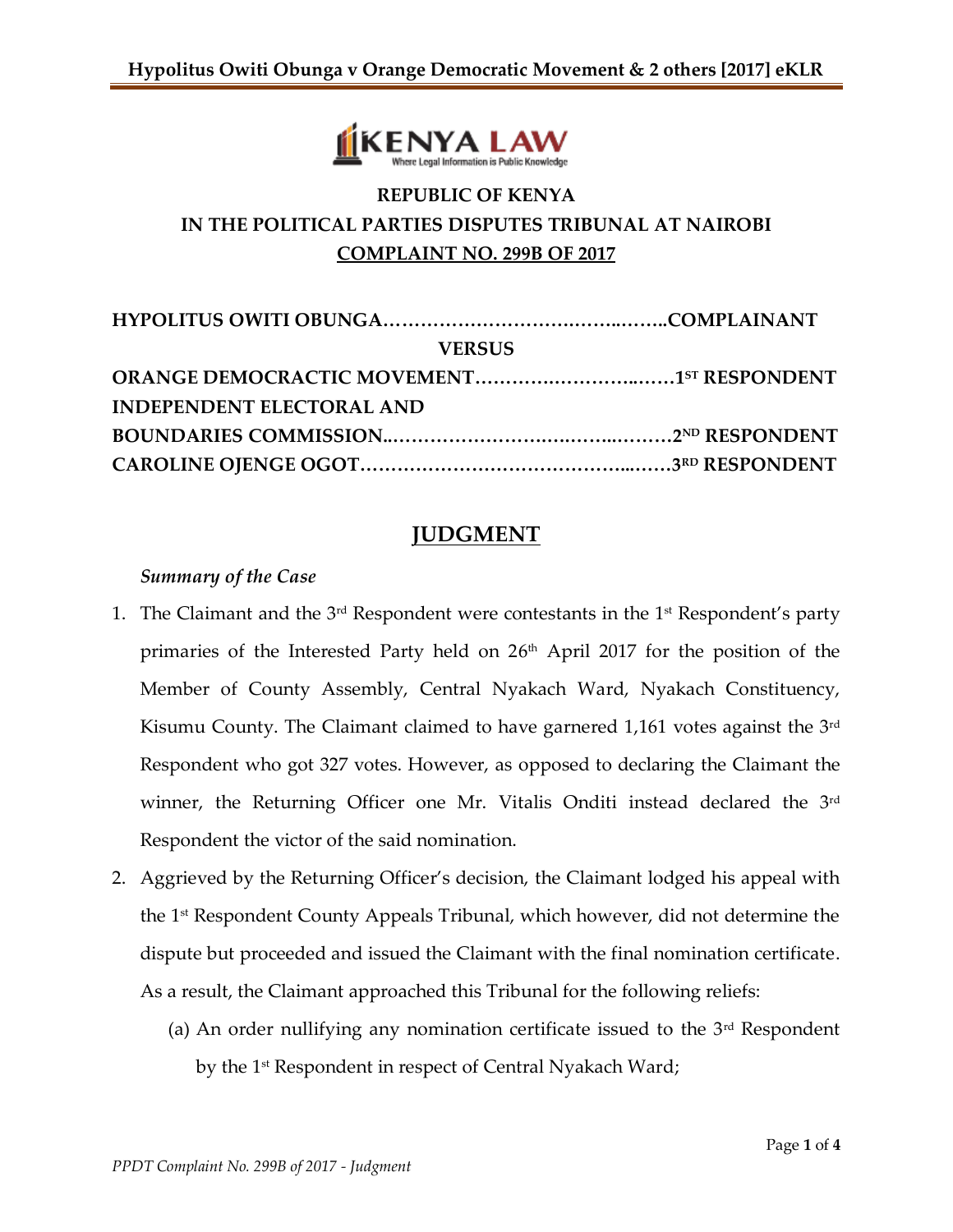- (b) An order to direct the  $1<sup>st</sup>$  Respondent to forward the Claimant's name to the 2 nd Respondent as the duly nomination candidate for the position of the Member of County Assembly, Central Nyakach Ward.
- 3. In reply, the 3rd Respondent claimed that she won the nomination having garnered 2,235 votes against the Claimant's 1,116 votes and was issued a provisional as well as the final nomination certificate as a consequence.

#### *Issues for Determination*

4. The primary issue is whether the  $1<sup>st</sup>$  Respondent's party primary for the position of the Member of County Assembly, Central Nyakach Ward, Kisumu County was credible.

### *Analysis*

- 5. This issue calls into the question the credibility of the  $1<sup>st</sup>$  Respondent's nomination process to determine the nominee for the position of the Member of County Assembly, Central Nyakach Ward. Credibility of an election process is one crucial condition that must be satisfied in order for an election exercise to be said to have been free and fair. Other requirements include the electors being allowed to vote through secret balloting, free from violence, intimidation and improper influence or corruption, conducted by an independent body, transparent and administered in an impartial, neutral, efficient, accurate and accountable manner.
- 6. These requirements also underlie the citizens' rights and freedoms contained in *Article 38* of the *Constitution of Kenya, 2010,* and as such, are binding on a political party's nomination exercise. *Article 38* guarantees the right of every citizen to make political choices, which includes the rights to form and participate in the activities of a political party. In this regard, one has the right to take part in a free, fair and regular elections based on universal suffrage and the free expression of will to vie for any office of any political party to which such a person is a member.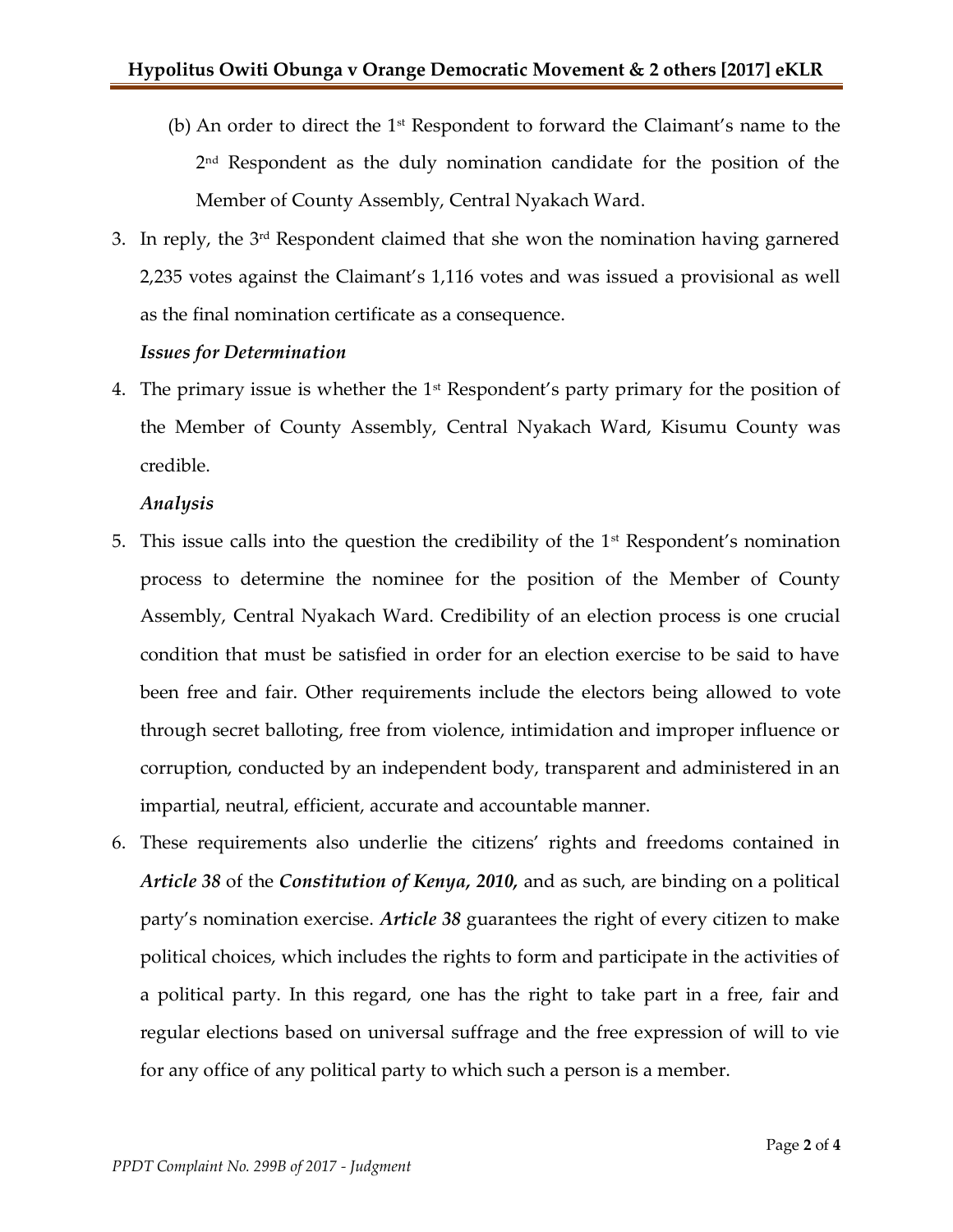- 7. In this regard, *Article 91(1)(d)* of the Constitution specifically obligates political parties in Kenya to abide by the democratic principles of good governance, promote and practice democracy through regular, fair and free elections within the party. To fulfil these constitutional requirements, *section 9* of the *Political Parties Act, 2011* read together with the *Second Schedule* of the same sets out the key issues that must be contained in the constitutions of all duly registered political parties in Kenya.
- 8. Indeed, it is not in doubt that  $1<sup>st</sup>$  Respondent conducted party primaries on  $26<sup>th</sup>$  April 2017 with the goal to determine the nominee for the County Assembly Member, Central Nyakach Ward, Kisumu County. As a political party that is duly registered in Kenya, the 1<sup>st</sup> Respondent owed to its members the obligation to conduct a free, fair and credible nomination process. This meant, among other things, that the exercise ought to have been credible and accurate results of the same recorded by the Returning Officer.
- 9. Upon the perusal of the evidence before us, we noted that both the Claimant and the  $3^{\rm rd}$  Respondent were issued with the final nomination certificates. Although the  $3^{\rm rd}$ Respondent averred that she was the only one issued with the provisional nomination certificate, she did not adduce evidence to that effect.
- 10. Additionally, both the Claimant and the  $3<sup>rd</sup>$  Respondent produced different tally sheets purporting to show the votes garnered by each of them. However, what we are unable to discern is whichever of the two was authentic. The Claimant's tally sheet lacked the 1<sup>st</sup> Respondent's letterhead and did not bear the maker's signature. The 3<sup>rd</sup> Respondent's tally sheet, on the other hand, was handwritten. In this regard, the Tribunal finds it difficult vouching for veracity of either of the tally sheets. Put different, neither of the tally sheets looks authentic and verifiable.
- 11. What is more, in spite of the 1st Respondent's Special County Appeals Tribunal failing to make a determination of the Claimant's appeal, the  $1<sup>st</sup>$  Respondent nevertheless went ahead and issued the Claimant with final nomination certificate.